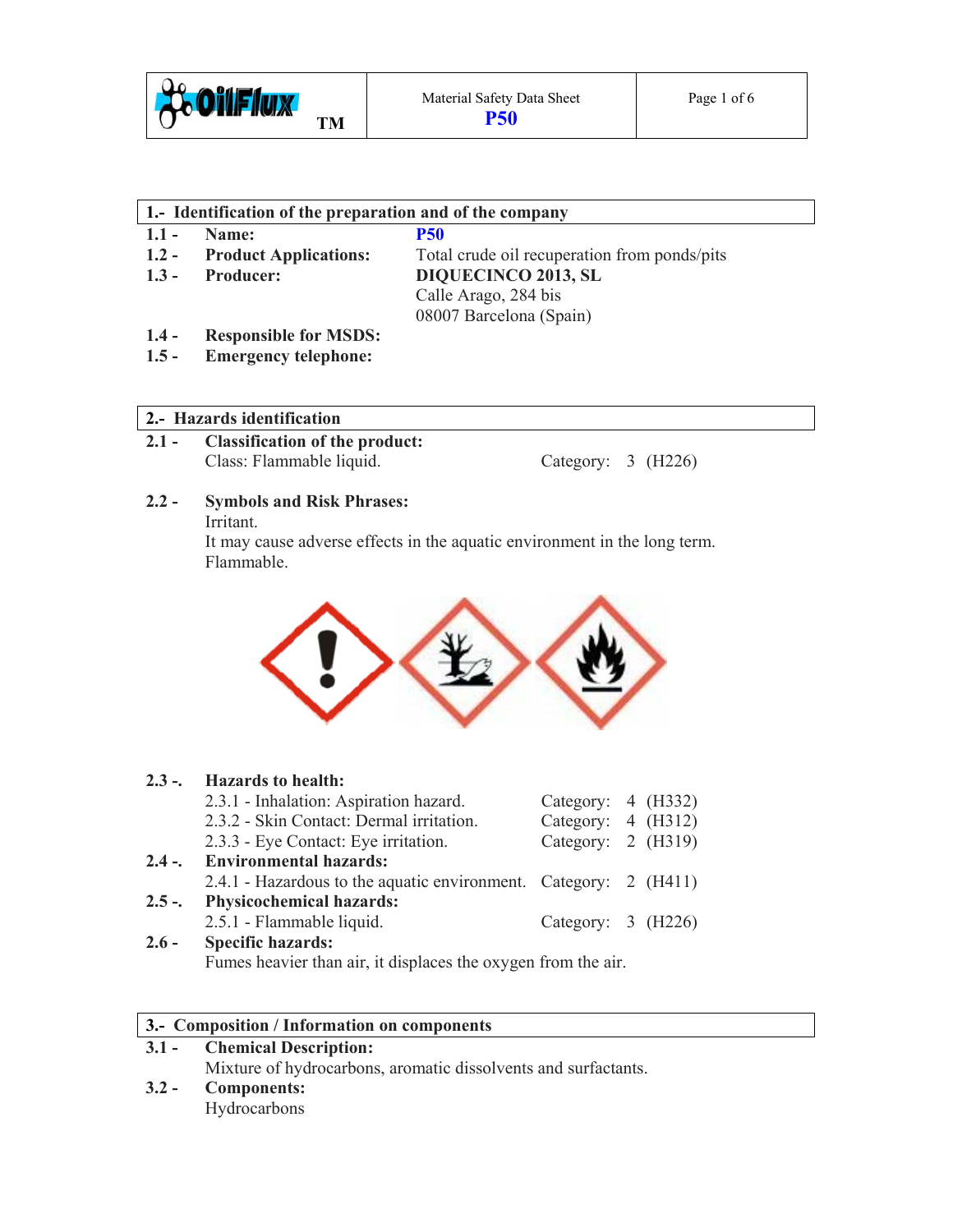

#### **4.- First Aid.**

## **4.1 - Eye Contact:**

Produces irritation. In case of contact, wash thoroughly with water for 15 minutes. Seek medical assistance.

#### **4.2 - Contact with skin:**

Remove contaminated clothing. Wash affected areas with soap and water.

#### **4.3 - Ingestion:**

Do not induce vomiting to avoid aspiration into the lungs. Request immediate medical attention.

#### **4.4 - Inhalation:**

Remove the affected person to fresh air. If breathing is difficult, administer artificial respiration or give oxygen. Seek medical assistance.

#### **5.- Firefighting measures**

#### **5.1 - Fire-fighting media:**

- Water spray. Foam. Dry Chemical.
- **5.2 NOT Suitable fire-fighting Media:**  Do not use direct water stream.

## **5.3 - Special hazards of exposure to fire:**

Flammable and combustible material. It can be ignited by heat, flame, sparks or electricity. Fumes are heavier than air and may travel to reach remote ignition sources and ignite. The containers may explode in the vicinity of a fire due to overheating.

# **5.4 - Personal Protective Equipment:**

Heat resistant garments to combat fire. If there is a high concentration of vapors or fumes use a self-contained breathing apparatus (SCBA).

## **6.- Measures in case of accidental spillage**

## **6.1 - Personal precautions:**

Avoid prolonged contact with the product and with contaminated clothing. Stay out of the flow of fumes and prevent their entry into enclosed spaces. Close access to all nearby ignition sources.

#### **6.2 - Environmental precautions:**  Harmful to aquatic organisms. It may cause adverse effects in the aquatic environment in the long term.

## **6.3 - Methods of cleaning:**

Small Spills: Wipe the surface with fire-resistant and absorbent materials. Place the waste in closed containers for later disposal.

 Large spills: Cover the spill with foam to prevent the formation of a vapor cloud. Apply barriers to prevent liquid from spreading and act in the same way as in small spills.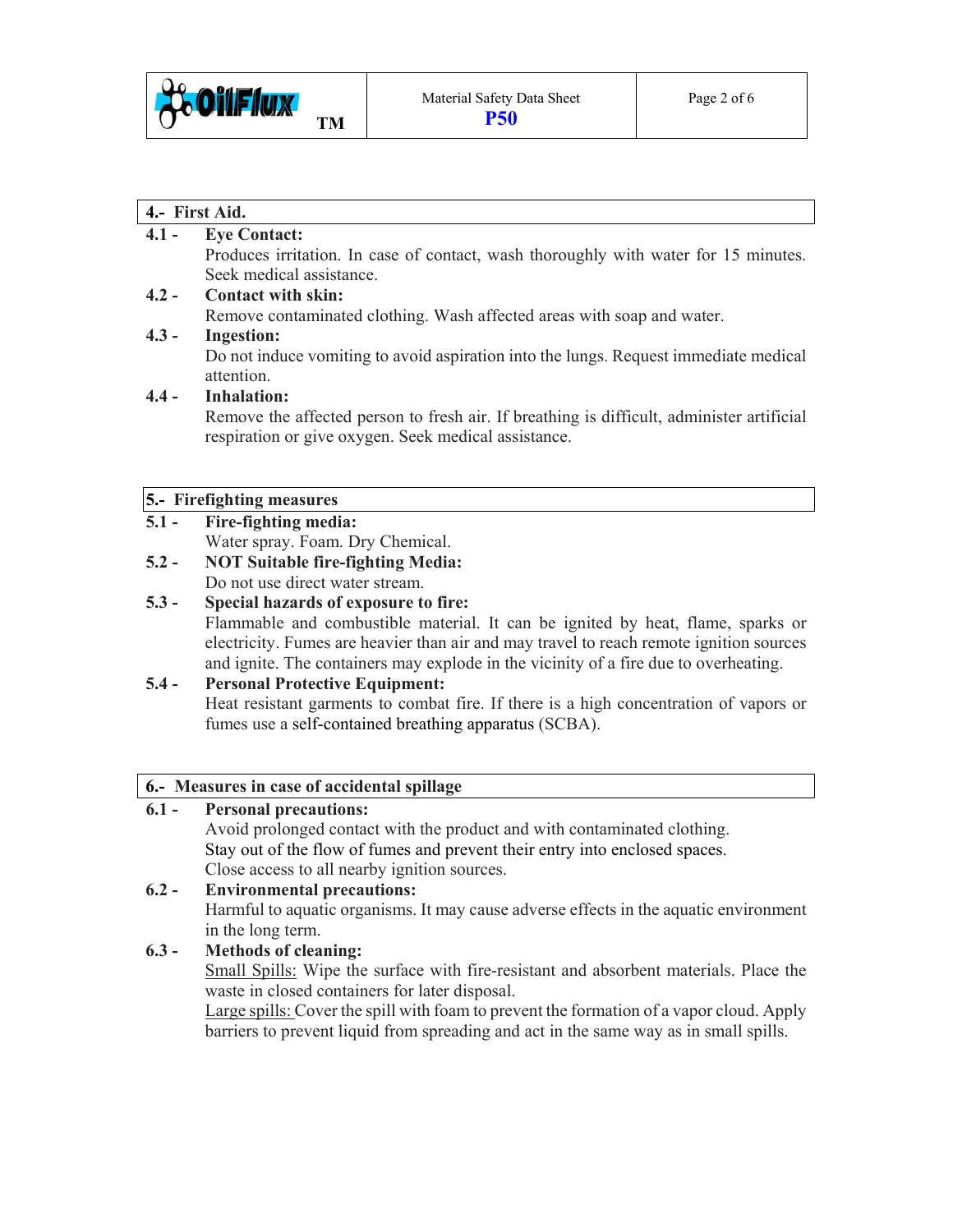

## **7.- Handling and storage.**

#### **7.1 - Handling:**

| $7.2 -$ | Storage:                                                                            |
|---------|-------------------------------------------------------------------------------------|
|         | Have any absorbent material in anticipation that a spill will occur.                |
|         | Apply the rules of good practice and hygiene for the handling of chemical products. |
|         | Open containers slowly to control possible depressurizations.                       |
|         | Keep away from ignition sources.                                                    |
|         | Maintain storage areas well ventilated.                                             |
|         |                                                                                     |

# $7.2 -$

Store in cool and well-ventilated places. Keep away from ignition sources. Keep closed all the containers and stored vertically. Keep within the range of 10º C to 40º C.

#### **7.3 - Specific Uses:**  For known uses of the product. Total crude oil recuperation from ponds/pits.

## **8.- Exposure controls / personal protection.**

**8.1 - Exposure Limit Values:**  No data available.

# **8.2 - Exposure controls.**

Odorous threshold detection: 1 ppm

 **8.2.1 - Collective Protection:** 

Provide adequate ventilation

## **8.3 - Personal Protective Equipment.**

#### **8.3.1- Respiratory protection:**

Protective respiratory mask in the presence of fumes, or self-contained equipment when high concentrations occur.

## **8.3.2 - Protection of hands:**

Wear gloves to protect against solvents.

## **8.3.3 - Eye protection:**

Use safety glasses with side shields.

## **8.3.4 - Skin protection:**

Wear standard work garments.

## **8.4 - Additional Information:**

Do not eat, drink or smoke while working. Wash hands after use.

Change contaminated clothing.

Wash the whole body after work.

 You should always have a safety shower and eyewash equipment in the area where the product is handled.

Recommended to have preventive skin care cream.

Use antistatic footwear.

# **8.5 - Exposure Controls Environment:**

Avoid spills and leaks in the basement. Avoid contaminating waterways and dumping the product in the sewage systems.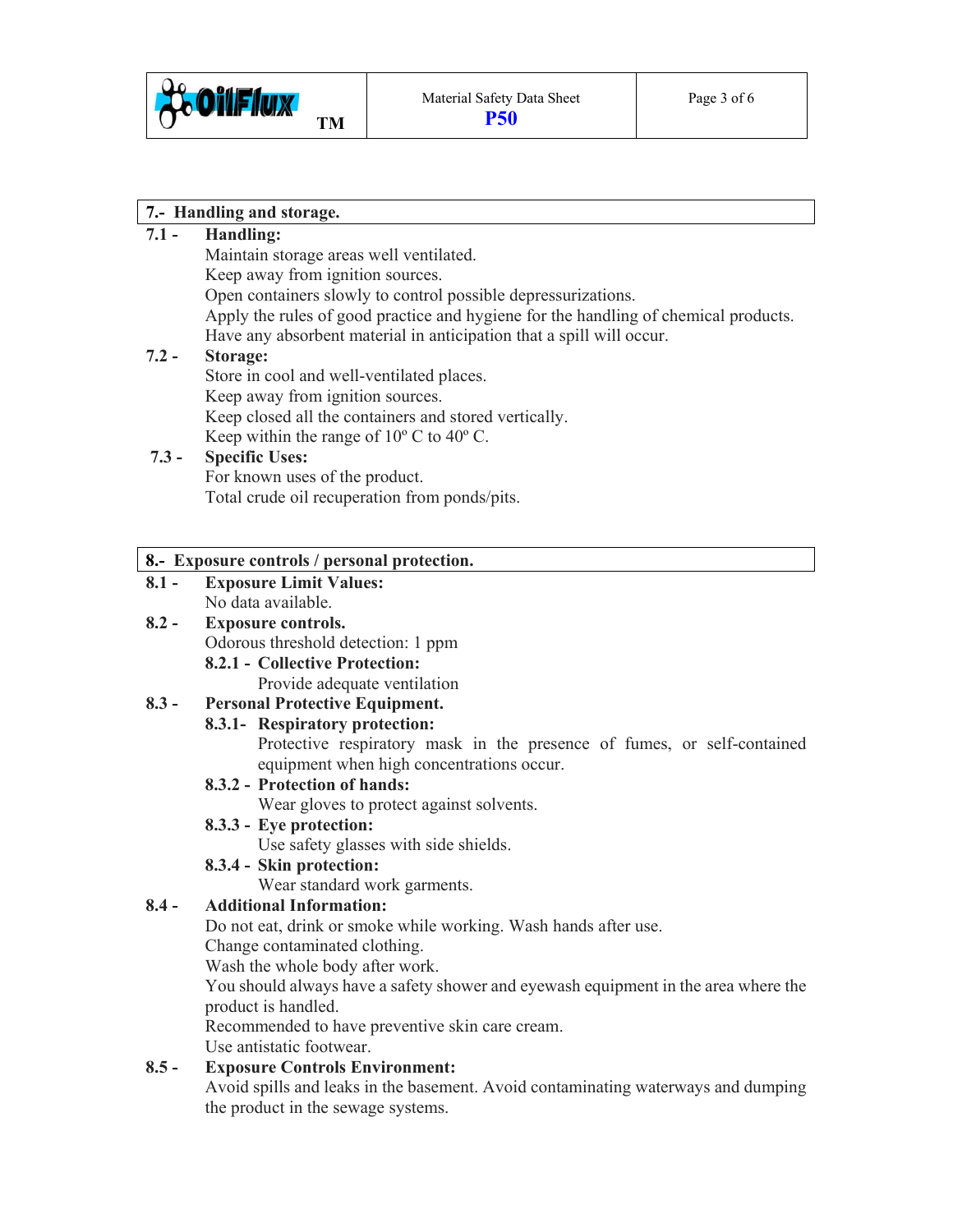

#### **9.- Physical and chemical properties**

**9. 1 - Overview:**  Characteristic odor of hydrocarbons. Odorous threshold of detection: 1 ppm Dark orange liquid.

## **9.2 - Important health, safety and environmental information:**

| рH                                             | $7.0 - 7.1$                        |
|------------------------------------------------|------------------------------------|
| <b>Boiling Point</b>                           | $110^{\circ}$ C - 200 $^{\circ}$ C |
| Flammable Point                                | $58^{\circ}$ C                     |
| Auto-Ignition temperature                      | $>220$ °C                          |
| Relative density (water = 1) at $20^{\circ}$ C | 0.81                               |
| Solubility in water                            | insoluble.                         |
|                                                |                                    |

## **10.- Stability and reactivity**

## **10.1 - Reactivity:**

Avoid contact with strong oxidizers, strong acids and halogens.

**10.2 - Chemical stability:**  Product stable under the handling and storage conditions recommended in section # 7 **10.3 - Conditions to avoid:** 

Avoid sources of ignition.

## **10.4 - Materials to avoid:**  Avoid contact with strong oxidizers, strong acids and halogens.

# **10.5 - Hazardous decomposition products:**

In the event of a fire, the product may emit hazardous decomposition products, such as carbon monoxide and carbon dioxide.

# **11.- Toxicological information**

#### **11.1 - Acute oral toxicity:** Not available.

**11.2 - Acute dermal toxicity:**  Not available.

## **11.3 - Acute inhalation toxicity:**  The aspiration into the lungs as a result of ingestion and subsequent vomiting, may leads to pulmonary edema.

- **11.4 Skin irritation:** 
	- Irritant.Dermatological conditions.
- **11.5 Eye irritation:**  Irritant.

# **11.6 - Chronic Health Effects:**

Repeated exposures may produce respiratory tract irritation, skin irritation, muscle weakness, anemia and alteration of lymphocytes in the blood.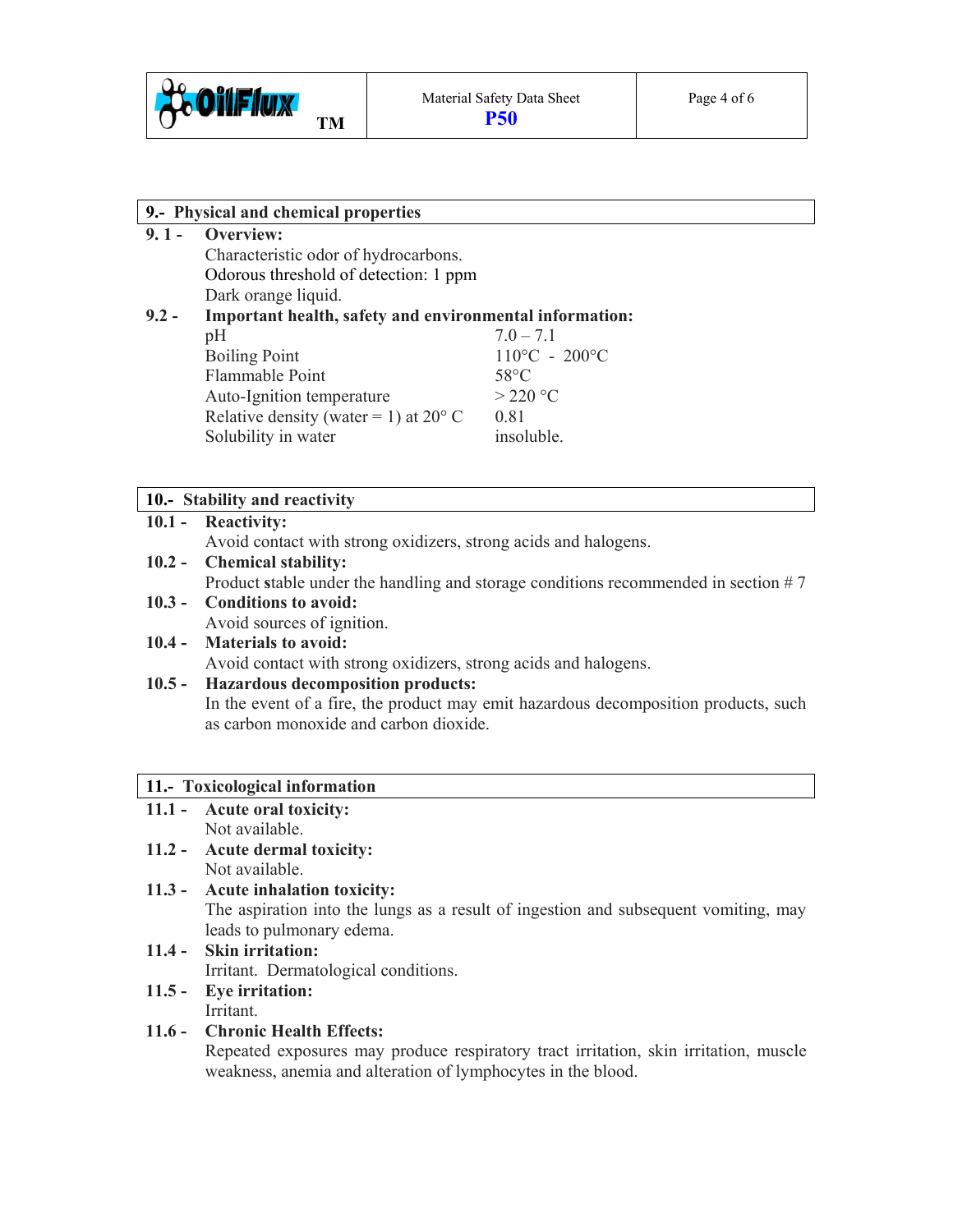

#### **12.- Ecological information.**

#### **12.1 - Ecotoxicity:**

Toxic to aquatic organisms. In the long term it may cause adverse effects in the aquatic environment.

#### **12.2 - Mobility:**

Was removed by emulsion with surfactants.

## **12.3 - Persistence and biodegradability:**

High potential physical contamination. If it is dump into the environment, the more volatile components evaporate and oxidize and the remaining components will biodegrade.

#### **13.- Terms of elimination**

## **13.1 - Waste Disposal:**

If the product needs to be managed as waste, the final user must do so in accordance with local regulations.

For disposal authorized agents and carriers should be used.

 Materials contaminated by the product require the same precautions as the product and should be considered toxic and hazardous waste.

Never disposal in the sewer.

## **13.2 - Disposal of containers:**

The containers must be managed as waste in accordance with point 13.1

#### **14.- Transport information**.

Transport in sealed containers that are upright and secure.

Ensure that persons transporting the product know what to do in case of an accident or spillage.

#### **UN Number:**

 **UN 1993**, Flammable liquid, NOS. (Hydrocarbon mixture with kerosene). Class 3. Packing Group III.

## **14.1 - Transport by Road (ADR):**

 UN Number: UN 1993 Flammable liquid, NOS. (Hydrocarbon mixture with kerosene). Class 3. Packing Group III.

## **14.2 - Sea transport (IMDG):**

UN Number: UN 1993 Flammable liquid, NOS. (Hydrocarbon mixture with kerosene). Class 3. Packing Group III.

# **14.3 - Rail transport (RID):** UN Number: UN 1993 Flammable liquid, NOS. (Hydrocarbon mixture with kerosene). Class 3. Packing Group III.

## **14.4 - Air transport (ICAO / IATA):**

UN Number: UN 1993 Flammable liquid, NOS. (Hydrocarbon mixture with kerosene). Class 3. Packing Group III.